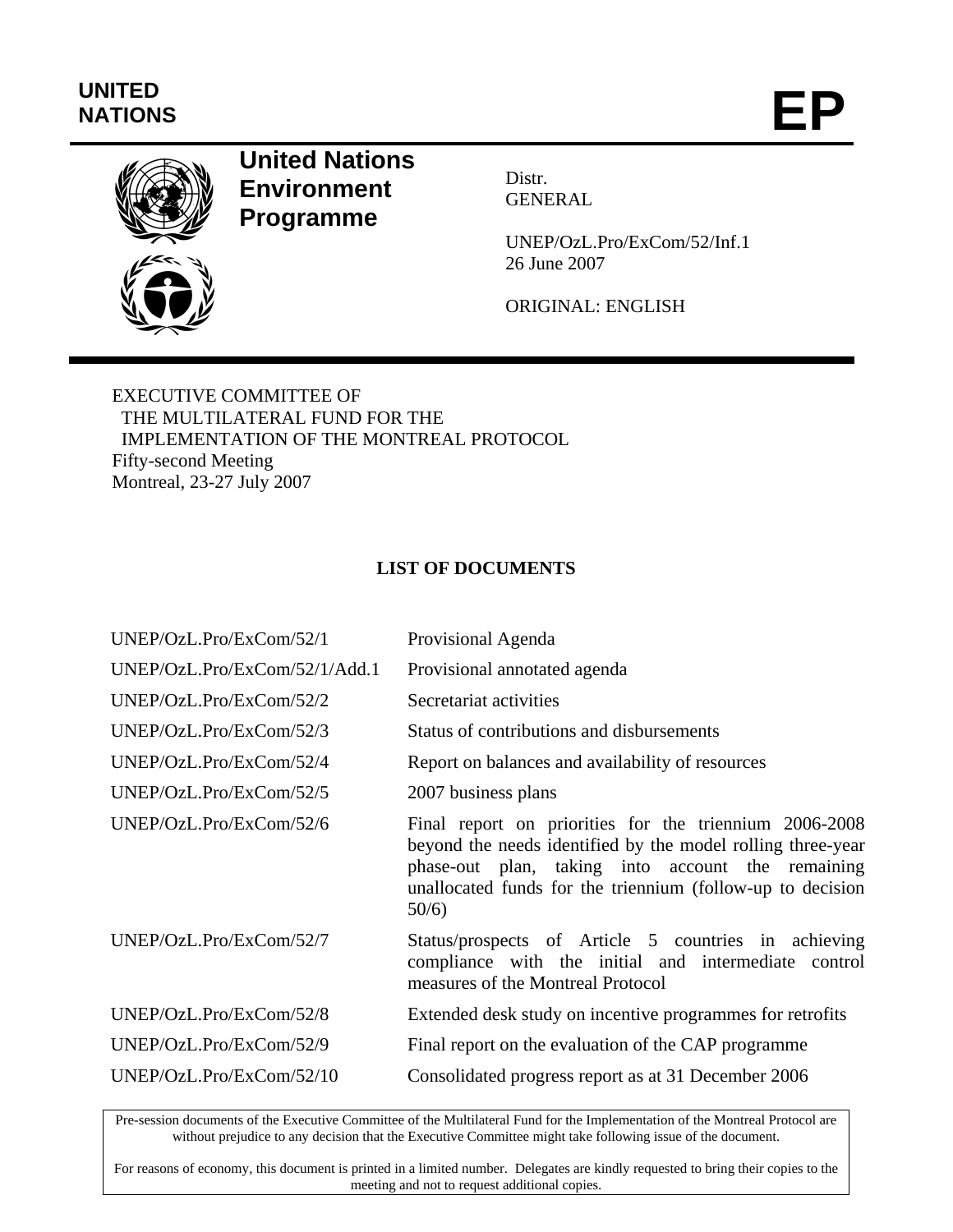UNEP/OzL.Pro/ExCom/52/21 Bilateral cooperation UNEP/OzL.Pro/ExCom/52/26 Project proposals: Bangladesh UNEP/OzL.Pro/ExCom/52/27 Project proposal: Bhutan UNEP/OzL.Pro/ExCom/52/29 Project proposal: Cameroon UNEP/OzL.Pro/ExCom/52/30 Project proposals: China UNEP/OzL.Pro/ExCom/52/31 Project proposal: Comoros UNEP/OzL.Pro/ExCom/52/32 Project proposal: Costa Rica UNEP/OzL.Pro/ExCom/52/33 Project proposal: Ecuador UNEP/OzL.Pro/ExCom/52/34 Project proposal: Gabon UNEP/OzL.Pro/ExCom/52/35 Project proposal: India UNEP/OzL.Pro/ExCom/52/38 Project proposal: Kuwait UNEP/OzL.Pro/ExCom/52/39 Project proposal: Madagascar UNEP/OzL.Pro/ExCom/52/40 Project proposal: Malaysia UNEP/OzL.Pro/ExCom/52/41 Project proposal: Mexico

UNEP/OzL.Pro/ExCom/52/11 Progress report of bilateral cooperation as at 31 December 2006 UNEP/OzL.Pro/ExCom/52/12 Progress report of UNDP as at 31 December 2006 UNEP/OzL.Pro/ExCom/52/13 Progress report of UNEP as at 31 December 2006 UNEP/OzL.Pro/ExCom/52/14 Progress report of UNIDO as at 31 December 2006 UNEP/OzL.Pro/ExCom/52/15 Progress report of the World Bank as at 31 December 2006 UNEP/OzL.Pro/ExCom/52/16 Evaluation of the implementation of the 2006 business plans UNEP/OzL.Pro/ExCom/52/17 Project implementation delays UNEP/OzL.Pro/ExCom/52/18 Annual tranche submission delays UNEP/OzL.Pro/ExCom/52/19 Report on implementation of approved projects with specific reporting requirements UNEP/OzL.Pro/ExCom/52/20 Overview of issues identified during project review UNEP/OzL.Pro/ExCom/52/22 Amendments to UNDP work programme for 2007 UNEP/OzL.Pro/ExCom/52/23 Amendments to UNEP work programme for 2007 UNEP/OzL.Pro/ExCom/52/24 Amendments to UNIDO work programme for 2007 UNEP/OzL.Pro/ExCom/52/25 Amendments to the World Bank work programme for 2007 UNEP/OzL.Pro/ExCom/52/28 Project proposal: Bosnia and Herzegovina UNEP/OzL.Pro/ExCom/52/36 Project proposal: Islamic Republic of Iran UNEP/OzL.Pro/ExCom/52/37 Project proposal: Democratic People's Republic of Korea UNEP/OzL.Pro/ExCom/52/42 Project proposal: Moldova